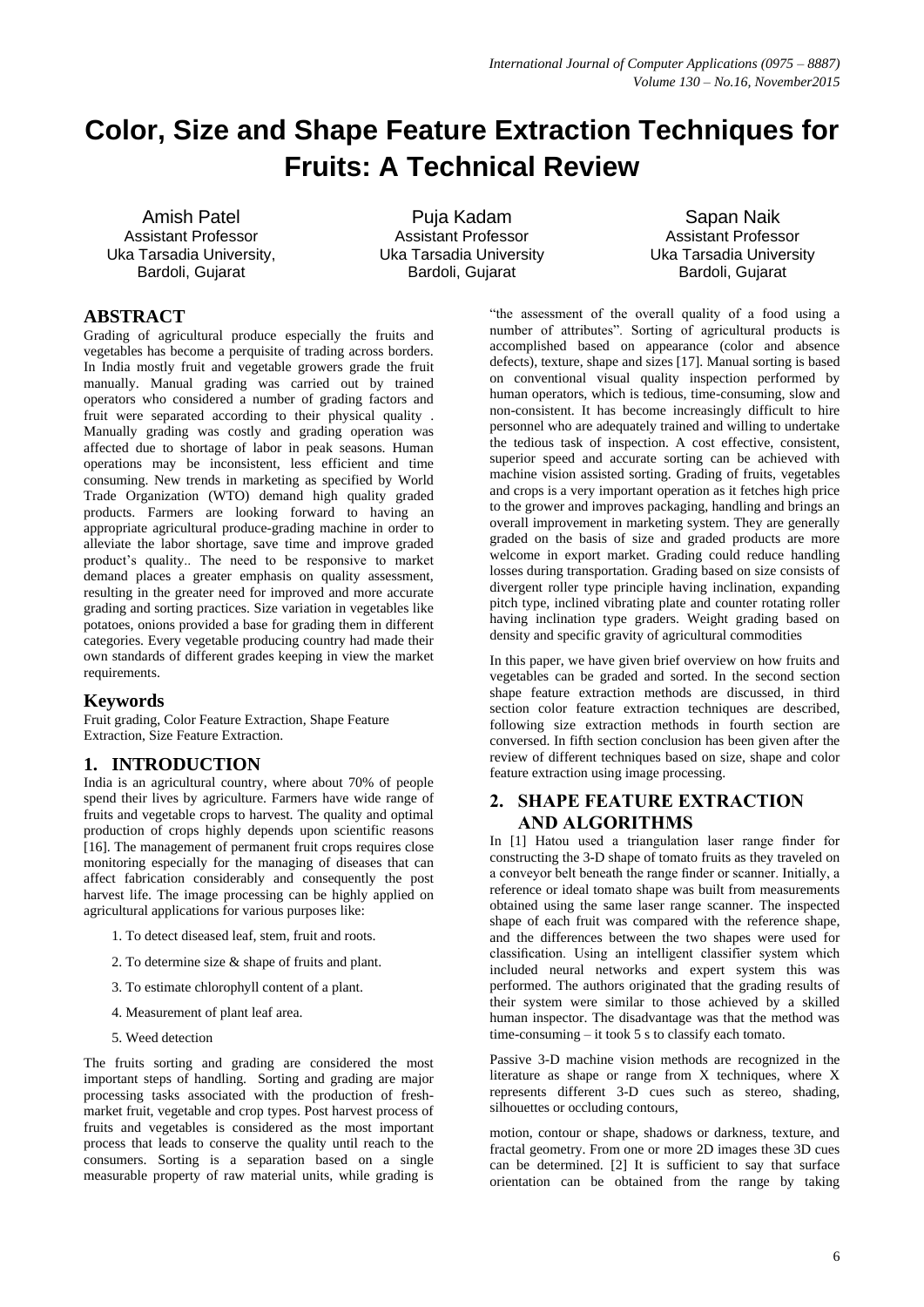derivatives to clarify the relationship between depth or range on one side and surface orientation on the other hand. With the exemption of stereovision, shape from X methods cannot be used to directly calculate absolute depth, only relative depths and the shape from X methods usually require assumptions of certain regularities. Conclusively, due to these reasons they are considered as ill-posed problems.

Equatorial or transversal diameter and the polar diameter or length are the typical axes used for fruit size and simple shape determination. These involves vernire caliper as a reference method for measuring these diameters on small and medium sized fruits. Owing to the odd shapes of horticultural produce, shape and dimension or size are 3-D values; that is, the same measurement on the same fruit often varies in different planes around the central axis of measurements [3]. Therefore, can be said that several possible equatorial and polar diameters in a same piece of fruit.

According to [20], shape features can be measured independently (for example, by Fourier descriptors of the planar image boundary, invariant moments) or by combining size measurements (for example, circularity, aspect ratio, compactness, eccentricity, roundness). Hence, the determination of fruit size

parameters allows simple shape sorting.

A new method had proposed in [21] for recognization of fruit shape using concepts of attractor and fractal dimension. Neural network was used for quantitative measure and evaluation of the irregularity (or regularity) of the fruit shape. Proposed method is more reliable and more sophisticated for automated classification.

The system proposed in [22] can efficiently obtain the shape characteristic by drawing the lines and then class with Kmeans clustering method for the strawberry image. The proposed automated strawberry grading system uses L\*a\*b\* color model. The size of fruit is decided based on the largest fruit diameter and color of strawberry is extracted using Dominant color method on a\* channel. The results show that

the strawberry size detection error is not more than 5%, the colour grading accuracy is 88.8%, and the shape classification accuracy is above 90%. The average time to grade one strawberry is below 3s.

## **3. COLOR FEATURE EXTRACTION AND ALGORITHMS**

The most essential character of natural image is color and texture, which plays a crucial role in visual perception. Color feature is mainly used to simplify a monochrome dilemma by improving separation or contrast. The progression of color classification involves extraction of useful information with reference to the spectral properties of object surfaces and discovering the best match from a set of known descriptions or class models to execute the recognition task[15].

In[4] ,an intellectual fruit sorting system is explained which is based on color factor. In this method initially fruit area is segmented from an image using OHTA color space and blob extraction is then applied to identify fruit contour and finally then color ratio was calculated using HIS color space that acts as a classification feature followed by the bayes classifier applied for grading. Average accuracy for classification is 90% and performance of proposed system is unwavering and satisfying for apples.

A fruit recognization system was developed by S.Arivazhagan, R.Newlin Shebiah, S.Selva

Nidhyanandhan, L.Ganesan [5] based on color and texture. Various parameters are taken into consideration for grading of fruit like intensity, color, shape and texture. To finish it with minimum distance classifier is used for classification of fruit based on Wavelet transformed sub bands. Accuracy achieved was 91.06%

To grade San-Fuji apples, neural network plays significant role to classify apples into five quality classes [23]. Pixels are obtained from image based on color and are given to the neural network as an input. Mean color of fruit is obtained from fruit image and grading is done based on fruit mean color, its variability and availability of diseased pixels and ratio of red color of fruit image. Accuracy is obtained up to

95% based on global classification rate (70%).

In [6] a new fruit recognization system has been proposed in which among the background image the area of the fruit region was debarred to extract the correct color feature values of the fruit. Mean of colour was calculated from RGB component. After calculating color of fruit, shape is measured by threshold segmentation which included geometrical properties like Area, perimeter, diameter, etc of fruit, size is calculated and KNN was applied for classification. Recognition rate achieved was near about 90%.

J. Blasco, N. Aleixos, J. Gómez, and E. Moltó in [7] examined comparative analysis of five five different color spaces RGB, XYZ, HSI,  $La^*b^*$  and  $Lu^*v^*$  for sorting of citrus fruits. To obtain classification functions in each color space Linear discriminant analysis was carried out using color coordinates. Using HIS color space 87% accuracy was achieved which was considered as highest classification.

A new system was developed in [8] to identify normal and five common diseased peel conditions namely canker, copper burn, greasy spot, melanose, and wind scar that acquired RGB images from ruby red grapefruits. For this experiment 39 images as samples were used. Using the color co-occurrence method for each fruit sample Texture features were determined from the transformed hue (H), saturation (S), and intensity (I) or using region-of interest images. On the basis of stepwise discriminant analysis and 14, 9 and 11 texture features were selected for three color combinations of HSI, HS, and I, respectively for selecting useful texture features for the said purpose different algorithms were developed. Classification models were constructed using the reduced texture feature sets through a discriminant function based on a measure of the generalized squared distance. The best classification accuracy of 96.7% was achieved by the model using 14 selected HSI texture features. Average classification accuracy and standard deviation were 96.0% and 2.3%, respectively. For classifying new fruit samples the proposed mode is robust.

For automatic color grading of fruit direct color mapping technique is used in [9]. Preselected colors are used in the proposed method to calculate a unique set of coefficients for color space conversion. The three-dimensional RGB color space is converted into a small set of color indices unique to the

application. Date surface detection and date maturity evaluation of tomato are also evaluated which is a simple but effective method which can be applied to a variety of color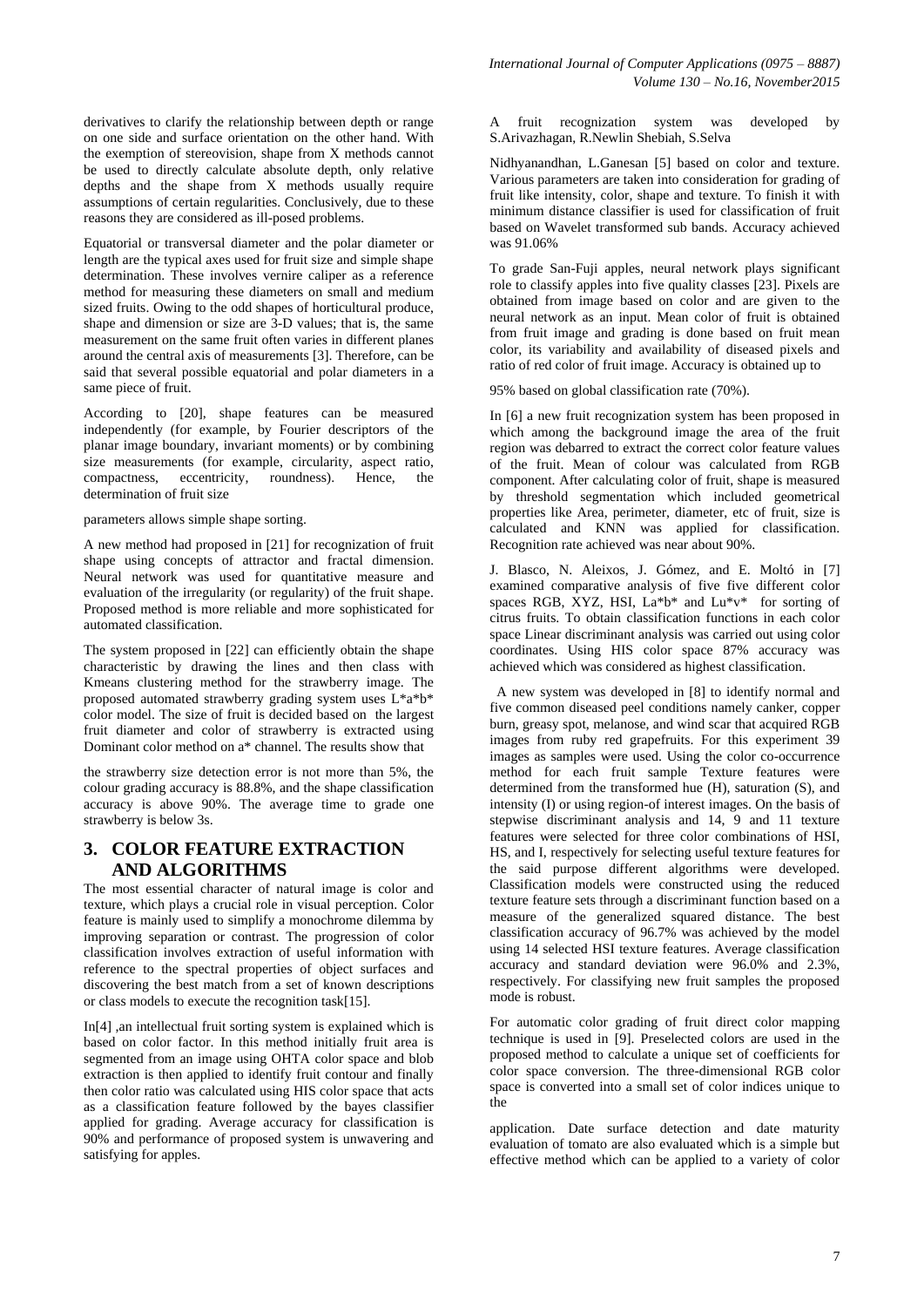grading applications that requires easy setting and adjustment of color preferences and achieved 95% of accuracy.

The algorithm successfully estimate lemon based on color and size in [10], the algorithm successfully identified lemon based on color and size using the RGB value of image and HIS value was calculated from RGB. Color of fruit is determined by average value of hue component and stored in database. Grading of lemon was resoluted with accuracy of 94.04% by

comparing the information during sorting phase with available information stored inside database.

A new approach for grading pineapples based on color is presented in [19].Images of pineapples were collected and background was removed. RGB component was extracted from pineapple image. During the sorting stage, the color values obtained are saved in a database for training the Neural Network (NN). The test results show the highest accuracy achieved for grading pineapples is 75%.

| <b>Type of Fruit</b> | <b>Parameter</b>                       | <b>Accuracy</b> | <b>Reference</b>                         |
|----------------------|----------------------------------------|-----------------|------------------------------------------|
| Apple                | Color                                  | 90%             | Guo Feng, 2004                           |
| Fruit *              | Intensity<br>Color<br>Shape<br>Texture | 91.06%          | S.Arivazhagan, R.Newlin<br>Shebiah, 2010 |
| Fruit*               | Area<br>Perimeter<br>Diameter<br>Color | 90%             | Woo Chaw Seng, 2009                      |
| Fruit*               | Color                                  | 87%             | J. Blasco, 2007                          |
| Fruit*               | Texture                                | 96.7%           | Dae Gwan Kim, 2009                       |
| Tomatoes             | Color                                  | 95%             | Dah-Jye Lee, 2011                        |
| Lemon                | Color<br>Size                          | 94.04%          | M. Khojastehnazhand, 2010                |
| Pineapple            | Color                                  | 75%             | J. I. Asnor, 2013                        |

**Table 1. Summary Of Different Fruits And Their Parameters**

**\***: Generalized algorithm for all fruits

## **4. SIZE FEATURE EXTRACTION AND ALGORITHMS**

Different electronic systems have been developed for nondestructive determination of horticultural producing dimensional size, over past few decades. According to the principle of measurement they are classified into six different groups.

Based on measurement of the volume of the gap between the fruit and the outer casing of embracing gauge equipment.

Systems that calculate fruit size by measuring the distance between a radiation source and the fruit contour, where this distance is computed from the time of flight (TOF) of the propagated waves.

Systems that rely on the obstruction of light barriers or blockade of light.

Two-dimensional (2-D) machine vision systems.

Three-dimensional (3-D) machine vision systems.

Other systems which includes systems based on internal images, such as computed tomography (CT) or magnetic resonance imaging (MRI), as well as some other approaches not

included in the other groups.

In [11] optical ring sensor system is developed. This lightblocking-based system consists

of a circular frame on which a large number of infrared transmit- ters and receivers are alternately arranged. Every receiver detects the light emitted by the activated transmitter owing to the Lambertian response of all the transducers when the inner space of the ring is clear. The receivers obscured from the activated transmitter as soon as an object introduced in the ring, a shadow zone appears. The transmitters

are switched on in sequence round the ring, with the emitted light rays representing chords in the circumference.To approximate the object's contour the two closest noninterrupted chords, or "tangential" chords, are used. For 2D and 3D objects the same algorithms are used. The difference between the area of the whole circle encompassed by the ring and the sum of the triangles and segments of the circle that comprise the gap between the object"s contour and the ring computes thr fruit cross-sectional area.

$$
A_{\rm f} = \pi r^2 - \sum (A_{\rm T} + A_{\rm C})
$$

To determine fruit size a technique can be used is time of flight(TOF) laser range finding. Besl P.J. in [12] compared two techniques used in laser range finders, which are commonly known as laser scanners: TOF and triangulation. Among which triangulation is one of the most accurate methods for reconstructing the 3D surface of an object, whereas TOF laser range finders measures the distance from the scanner to a surface by timing the round-trip time of a pulse of light. TOF laser finders are better suited to measurement with a large depth of field even in order of kilometers compared to triangulation laser range finders,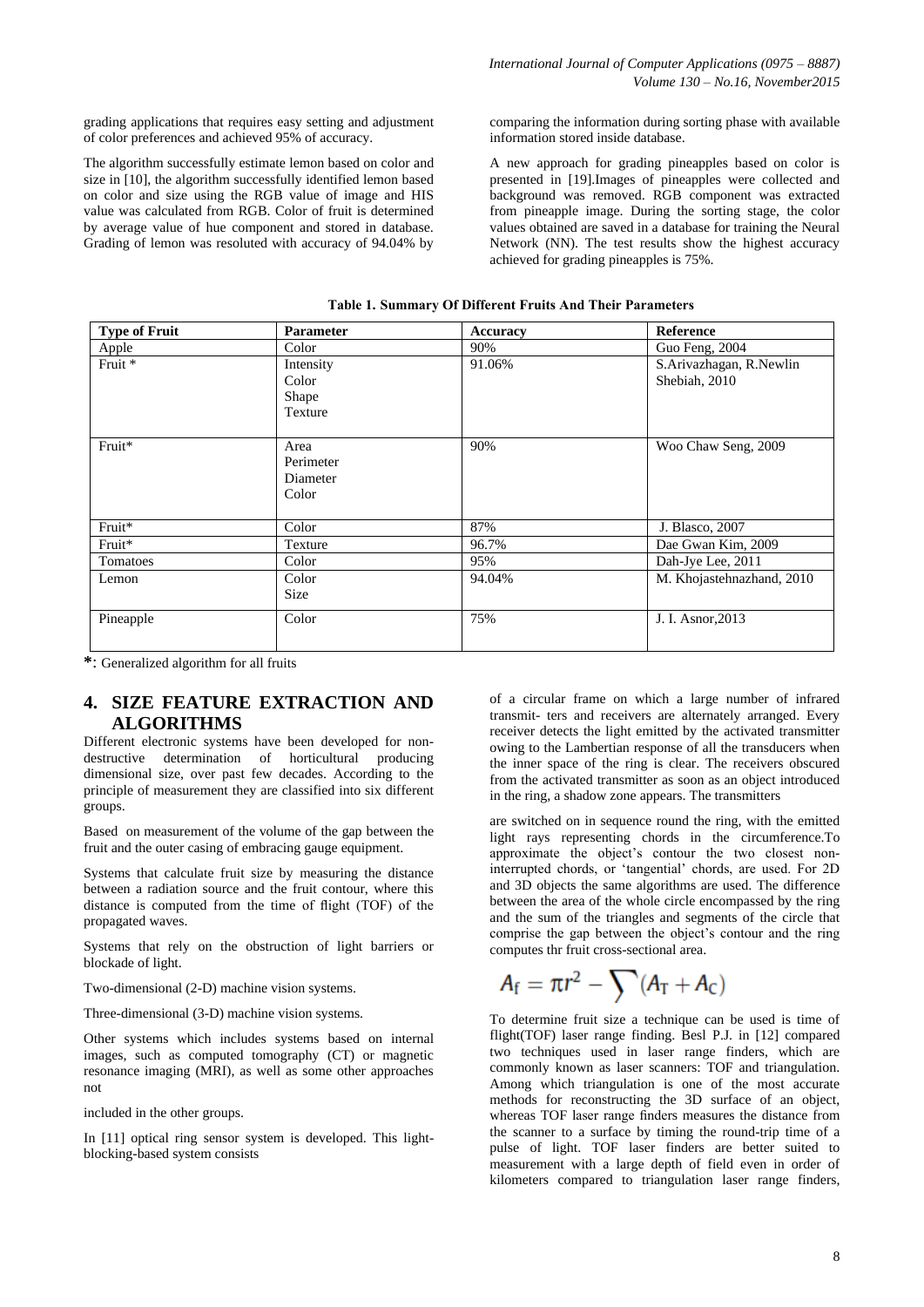therefore they are not usually used for industrial inspection. Their accuracy is about 10-4 m, whereas triangulation laser range finders have an accuracy of 10-6 m.

Chalidabhongse in [13] used the VI method to classify mangoes in three size classes. They used four silhouettes, each of which was obtained with one of four cameras. The volume was estimated by counting the number of voxels belonging to the fruit using the known calibration grid size.They obtained CVs of 7.3%, 5.5%, and 13.1% with the reference laboratory instruments and 7.9%, 4.3%, and 14.6% with the vision system for the smallest, intermediate and largest mangoes, respectively. A conclusion was made by them that even though the systems gave bigger variations than the laboratory reference instrument, it was more efficient in terms of speed and time.

Hongshe Dang, Jinguo Song, Qin Guo presented algorithm [24] for Fruit Size Detection and Grading System. Embedded grading system is used to implement the algorithm. Advantages of the algorithm are high accuracy of grading, high speed and low cost.

In [25], Quality grading of Coffee-Excelso Beans have been done using color, shape and size features that help us to find the green bean quality from a small sample.

Using a mechanical or an electronic weight sizer fruit weight direct determination can be performed. The main point of difference among both the concept is that that the mechanical sizer weight measurements are performed at the ejection points; each mechanical sizer ejection point represents a weight measurement point, whereas electronic weight sizers have a single weight measurement point per lane, typically arranged a short distance before the first ejection point.According to Studman in [14] the advantages of electronic weight sizers over mechanical sizers are: it is easier to recalibrate the machine for different size groups because it is not essential to adjust all the ejection points in isolation; the electronic weight grader can attain a more accurate weight measurement; and higher operating speeds are possible.

## **5. CONCLUSION**

The literature review revealed that on fruit grading system using image processing lot of research has been carried out. Labor work for inspection of fruit grading can be replaced by image processing systems. India lacks of the scientific grading systems for the fruits. Despite the fact that India is having such a high rank in production of fruits and vegetables, they still do suffer from quality issues. If automatic grading systems are made available to them then it would save the time as well as the manual labor which will also enhance their quality issues related to the fruits or vegetables. The major problem for tackling with complex task is inclusion of knowledge in automatic grading system. The features for the grading of fruits are size, shape and color.

In this paper some of the techniques for all the three basic features that is size, color and shape are reviewed which helps us to understand different techniques with their point of accuracy. As India is negated of such automatic grading systems, development of such grading systems can economically help the planned agriculture. Different size, shape and color feature extraction techniques can be used for different kinds of fruits and vegetables. Every technique has their own advantages and disadvantages. Some methods are at more advanced stage than others because each method is based on estimation of feature parameters. But to make it a complete grading system advantages of different techniques

can be combined together to improve the accuracy and efficiency of grading based on features. On top of it, new algorithms can be formed for the same grading task.

Correlation between featured parameter and quality factor measurements enhance the effectiveness of the method. Initially back years ago grading method based on color did not acquire high speed electronic technologies and their sorting speeds were highly dependent on how well the measured parameters correlate with their quality factors. The combination of new imaging acquisition and high-speed

image processing techniques has provided new direction for researchers to develop many new and improved techniques for grading and sorting of fruits.

#### **6. REFERENCES**

- [1] Hatou, K., Morimoto, T., De Jager, J., Hashimoto, Y., 1996. Measurement and recognition of 3-D body in intelligent plant factory. In: Abstracts of the International Conference on Agricultural Engineering (AgEng). Madrid, vol. 2, pp. 861–862 (Paper No. 96F-027)
- [2] Aggarwal, J.K., Chien, C.H., 1989. Chapter 2: 3-D structures from 2-D images. In: Sanz, J.L.C. (Ed.), Advances in Machine Vision. Springer-Verlag Inc., New York,NY, pp. 64–121
- [3] Affeldt Jr., H.A., Brown, G.K., Brusewitz, G.H., Delwiche, M.J., Hetzroni, A., Kranzler, G.A., et al., 1994. Dimension, shape and surface texture measurement on agricultural commodities. In: Proceedings of the BARD International Workshop on Nondestructive Technologies for Quality Evaluation of Fruits and Vegetables. ASAE, St. Joseph, Mich., USA, pp. 50–62.
- [4] Guo Feng and Cao Qixin," Study on Color Image Processing Based Intelligent Fruit Sorting System",Proceedings of the 5" World Congress on Intelligent Control and Automation, pp. 4802-4805, June 15-19, 2004
- [5] S.Arivazhagan, R.Newlin Shebiah, S.Selva Nidhyanandhan, L.Ganesan," Fruit Recognition usingColor and Texture Features", Journal of Emerging Trends in Computing and Information Sciences, VOL. 1, NO. 2, pp. 90-94, Oct 2010
- [6] Woo Chaw Seng and Seyed Hadi Mirisaee, "A New Method for Fruits Recognition System," Electrical Engineering and Informatics, vol. 01, pp. 130-134, August 2009
- [7] J. Blasco, N. Aleixos, J. Gómez, and E. Moltó, "Citrus sorting by identification of the most common defects using multispectral computer vision," Journal of Food Engineering, vol. 83, no. 3, pp. 384-393, December 2007
- [8] Dae Gwan Kim, Thomas F. Burks, Jianwei Qin, Duke M. Bulanon," Classification of grapefruit peel diseases using color texture feature analysis", International Journal of Agricultural and Biological Engineering ,Vol. 2, No.3,pp. 41-50,September,2009.
- [9] Dah-Jye Lee, James K. Archibald, and Guangming Xiong, "Rapid Color Grading for Fruit Quality Evaluation Using Direct Color Mapping," IEEE TRANSACTIONS ON AUTOMATION SCIENCE AND ENGINEERING, vol. 8, no. 2, pp. 292- 302,November 2011